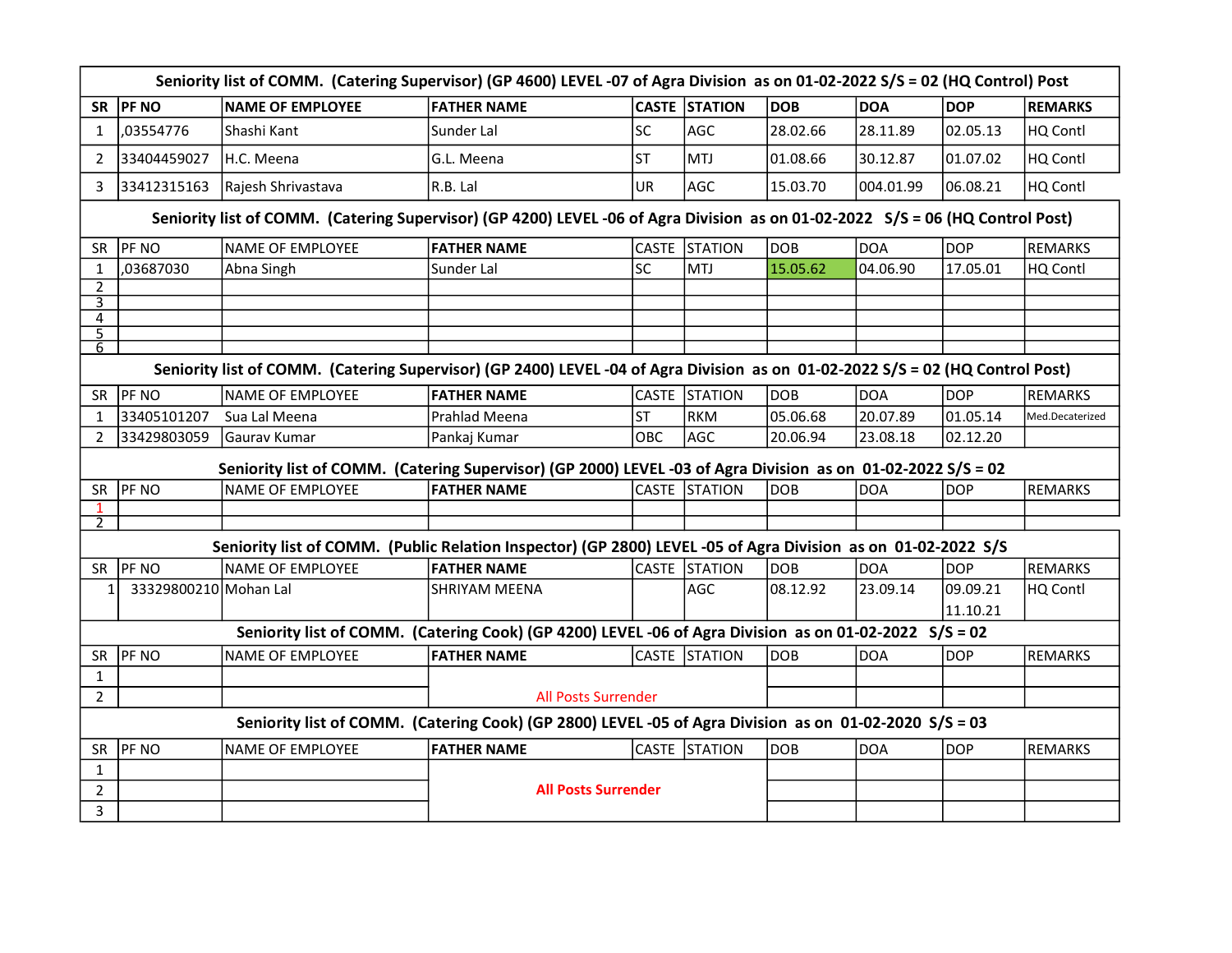|           | Seniority list of COMM. (Catering Cook) (GP 1900) LEVEL -02 of Agra Division as on 01-02-2022 S/S =00    |                   |                                                                           |     |                      |            |                                             |          |                 |  |  |
|-----------|----------------------------------------------------------------------------------------------------------|-------------------|---------------------------------------------------------------------------|-----|----------------------|------------|---------------------------------------------|----------|-----------------|--|--|
| SR.       | <b>IPF NO</b>                                                                                            | NAME OF EMPLOYEE  | <b>FATHER NAME</b>                                                        |     | ICASTE ISTATION      | <b>DOB</b> | <b>DOA</b>                                  | ldop     | IREMARKS        |  |  |
|           | 33402228148                                                                                              | IDALIP KUMAR      | IBABULAL                                                                  | ISC | lSM-AGC              | 29.06.62   | 19.08.88                                    | 22.04.19 | l Ex.Cook       |  |  |
|           |                                                                                                          |                   |                                                                           |     |                      |            |                                             |          |                 |  |  |
|           | Seniority list of COMM. (Catering Cook) (GP 1800) LEVEL -01 of Agra Division as on 01-02-2022 S/S = 02   |                   |                                                                           |     |                      |            |                                             |          |                 |  |  |
| <b>SR</b> | <b>PF NO</b>                                                                                             | INAME OF EMPLOYEE | <b>IFATHER NAME</b>                                                       |     | ICASTE ISTATION      | <b>DOB</b> | <b>DOA</b>                                  | ldop     | IREMARKS        |  |  |
|           |                                                                                                          |                   | As per Rly.L.No.2017/TG-3/600 dated11.10.17 all the post of Group D staff |     |                      |            |                                             |          |                 |  |  |
|           |                                                                                                          | lare surrendered  |                                                                           |     |                      |            |                                             |          |                 |  |  |
|           | Seniority list of COMM. (Catering Bearer) (GP 1800) LEVEL -01 of Agra Division as on 01-02-2022 S/S = 18 |                   |                                                                           |     |                      |            |                                             |          |                 |  |  |
| <b>SR</b> | <b>IPF NO</b>                                                                                            | NAME OF EMPLOYEE  | <b>FATHER NAME</b>                                                        |     | <b>CASTE STATION</b> | <b>DOB</b> | IDOA                                        | ldop     | <b>IREMARKS</b> |  |  |
|           | As per Rly.L.No.2017/TG-3/600 dated11.10.17 all the post of Group D staff                                |                   |                                                                           |     |                      |            | post are surrenderd lt. no. P/ Agra/ EG/    |          |                 |  |  |
|           | lare surrendered                                                                                         |                   |                                                                           |     |                      |            | Rationlization / Man Power/22dt. 05/01/2022 |          |                 |  |  |

SENIORITY LIST OF COMMERCIAL S/WALA (GP 1800) LEVEL -01 OF AGRA DIVISION AS ON 01-02-2022 S/S = 23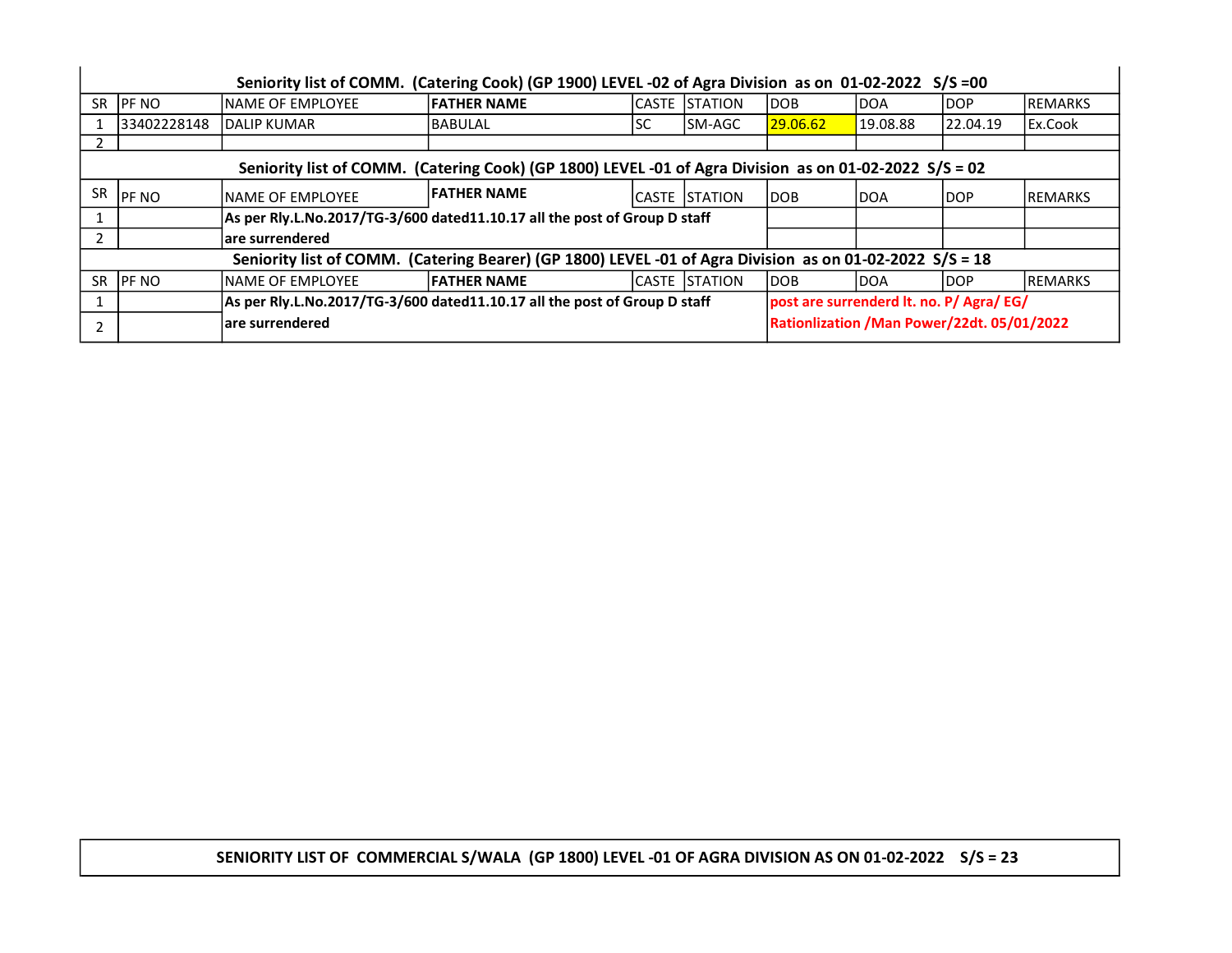| <b>SR</b>      | PF NO                                                                                            | <b>NAME OF EMPLOYEE</b>                                                                            | <b>FATHER NAME</b>  | <b>CASTE</b> | <b>STATION</b> | <b>DOB</b> | <b>DOA</b>             | <b>DOP</b> | <b>REMARKS</b> |  |  |  |
|----------------|--------------------------------------------------------------------------------------------------|----------------------------------------------------------------------------------------------------|---------------------|--------------|----------------|------------|------------------------|------------|----------------|--|--|--|
| 1              | 15748522                                                                                         | RAJ PAL                                                                                            | KRASHANA            | SC           | SM-FTS         | 01.04.63   | 09.01.83               | 09.01.83   |                |  |  |  |
| 2              | 15754881                                                                                         | RAKESH-J                                                                                           | <b>JAMUNA DAS</b>   | SC           | SM-AGC         | 01.06.63   | 08.09.84               | 08.09.84   |                |  |  |  |
| 3              | 15754455                                                                                         | LAXMAN                                                                                             | <b>KANHAIYA LAL</b> | SC           | SM-AF          | 15.12.64   | 20.09.84               | 20.09.84   |                |  |  |  |
| $\overline{4}$ | 33415762660                                                                                      | RAMU-S                                                                                             | <b>SHIV PRASAD</b>  | SC           | SM-IDH         | 01.01.85   | 03.08.88               | 03.08.88   |                |  |  |  |
| 5              | 33403231720                                                                                      | RANDHEERA                                                                                          | <b>BALDEVA</b>      | SC           | SM DHO         | 25.07.64   | 29.08.88               | 29.08.88   |                |  |  |  |
| 6              | 3248630                                                                                          | <b>MANOJ</b>                                                                                       | <b>MADAN</b>        | SC           | SM-RKM         | 01.04.63   | 26.02.90               | 26.02.90   |                |  |  |  |
| 7              | 222                                                                                              | JAGJEEWAN RAM                                                                                      | <b>CHUN CHUN</b>    | UR           | CYM-BAAD       | 22.05.62   | 14.03.85/<br>01.03.90  | 01.03.90   |                |  |  |  |
| 8              | 15761230                                                                                         | <b>BANGALI BABU</b>                                                                                | <b>SHIV CHARAN</b>  | SC           | SM-AGC         | 10.05.62   | 01.07.85<br>/ 30.07.90 | 30.07.90   |                |  |  |  |
| 9              | 33403689190                                                                                      | POORAN-K                                                                                           | KALLO               | SC           | SM-IDH         | 20.05.65   | 04.10.86               | 04.10.86   |                |  |  |  |
| 10             | 3368944                                                                                          | <b>SUNDER PAL</b>                                                                                  | <b>SOBRAN SINGH</b> | SC           | SM-RKM         | 26.04.68   | 08.04.91               | 08.04.91   |                |  |  |  |
| 11             | 33415765295                                                                                      | <b>KAMAL-B</b>                                                                                     | <b>BHAVI CHAND</b>  | <b>SC</b>    | SM-AGC         | 07.09.65   | 14.12.90/<br>06.06.93  | 06.06.93   |                |  |  |  |
| 12             | 3689153                                                                                          | <b>VIJAY PAL</b>                                                                                   | <b>ITWARI</b>       | SC           | SM-RKM         | 15.06.62   | 19.03.84/<br>25.02.95  | 25.02.95   |                |  |  |  |
| 13             | 3242547                                                                                          | <b>RAJ KUMAR</b>                                                                                   | DAULATIA            | SC           | CYM-BAAD       | 17.07.70   | 20.03.96               | 20.03.96   |                |  |  |  |
| 14             | 33403689244                                                                                      | <b>SOHAN SINGH</b>                                                                                 | <b>FAGUNI</b>       | <b>SC</b>    | SM-RKM         | 03.02.70   | 21.10.89/<br>22.11.96  | 22.11.96   |                |  |  |  |
| 15             | 25763441                                                                                         | RAKESH-K                                                                                           | <b>KISHAN LAL</b>   | SC           | SM-AGC         | 14.03.71   | 02.09.97               | 02.09.97   |                |  |  |  |
| 16             | 25761155                                                                                         | ANIL-S                                                                                             | SHYAM LAL           | SC           | SM-IDH         | 01.01.62   | 04.05.93/<br>15.09.97  | 15.09.97   |                |  |  |  |
| 17             | 25765462                                                                                         | <b>JAGDISH PRASAD</b>                                                                              | <b>SIMRATH</b>      | SC           | SM-IDH         | 10.09.66   | 26.10.98               | 26.10.98   |                |  |  |  |
| 18             | 26735635                                                                                         | <b>SUBHASH</b>                                                                                     | NANAK               | SC           | SM-AH          | 29.09.74   | 23.08.01               | 23.08.01   |                |  |  |  |
| 19             | 33403676614                                                                                      | <b>KANTHAIYA</b>                                                                                   | KALI SHARAN         | SC           | SM DHO         | 15.04.62   | 23.04.03               | 23.04.03   |                |  |  |  |
| 20             | ,03803120                                                                                        | <b>KALI CHARAN</b>                                                                                 | RANVEER             | OBC          | SM DHO         | 22.08.75   | 26.05.03               | 26.05.03   |                |  |  |  |
| 21             | NP005857                                                                                         | BANTI                                                                                              | <b>SUNPAT PAL</b>   | SC           | SM DHO         | 10.01.85   | 04.05.05               | 04.05.05   |                |  |  |  |
| 22             | NP000128                                                                                         | RAJDEEP                                                                                            | PRAMOD KUMAR        | SC           | SM-AGC         | 20.10.87   | 24.08.06               | 24.08.06   |                |  |  |  |
| 23             | NP005085                                                                                         | <b>MEENA</b>                                                                                       | <b>MITHAN LAL</b>   | OBC          | SM-AF          | 08.05.77   | 14.08.14               | 14.08.14   |                |  |  |  |
| 24             | SC<br>NP005321<br>CHANDRAWATI<br><b>KHEM CHAND</b><br>SM-AGC<br>30.06.64<br>15.08.14<br>15.08.14 |                                                                                                    |                     |              |                |            |                        |            |                |  |  |  |
|                |                                                                                                  | SENIORITY LIST OF COMMERCIAL S/WALA (GP 1800) LEVEL -01 OF AGRA DIVISION AS ON 01-02-2022 S/S = 23 |                     |              |                |            |                        |            |                |  |  |  |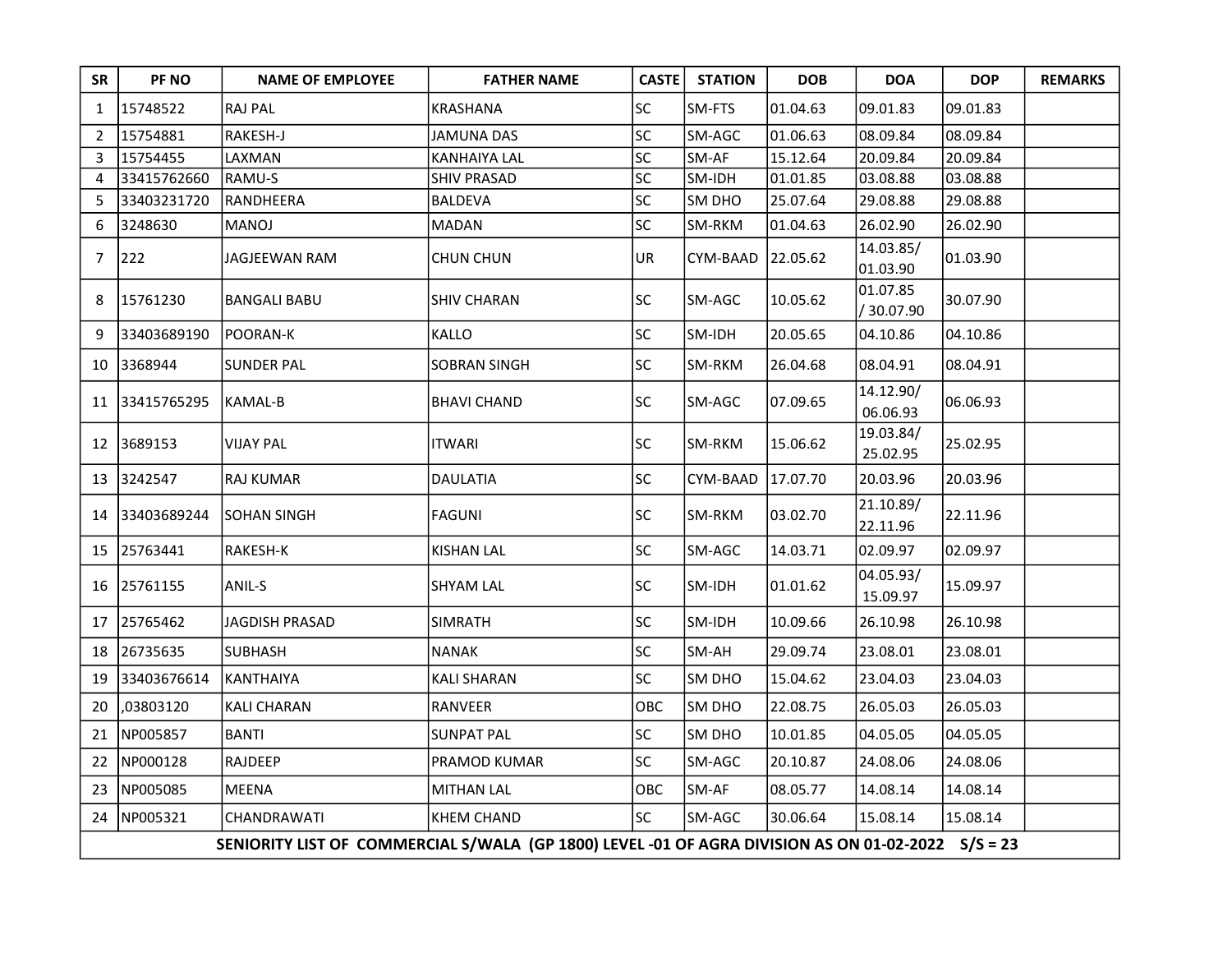| <b>SR</b> | PF NO                                                                                                    | <b>NAME OF EMPLOYEE</b>                                                                                   | <b>FATHER NAME</b>    | <b>CASTE</b> | <b>STATION</b>       | <b>DOB</b> | <b>DOA</b>            | <b>DOP</b>            | <b>REMARKS</b>    |  |  |  |
|-----------|----------------------------------------------------------------------------------------------------------|-----------------------------------------------------------------------------------------------------------|-----------------------|--------------|----------------------|------------|-----------------------|-----------------------|-------------------|--|--|--|
| 25        | NP005258                                                                                                 | <b>AFSANA</b>                                                                                             | <b>HAMID KHAN</b>     | UR           | SM-MTJ               | 02.12.87   | 30.08.14              | 30.08.14              |                   |  |  |  |
| 26        | NP005501                                                                                                 | <b>RAMA</b>                                                                                               | <b>JAY KISHAN</b>     | UR           | SM-MTJ               | 08.01.66   | 09.09.14              | 09.09.14              |                   |  |  |  |
| 27        | NP005983                                                                                                 | RAMA DEVI                                                                                                 | LALA RAM              | SC           | SM-AGC               | 01.01.75   | 26.06.15              | 26.06.15              |                   |  |  |  |
|           |                                                                                                          | SENIORITYLIST OF COMMERCIAL PARCEL PORTER (GP 1800) LEVEL -01 OF AGRA DIVISION AS ON 01-02-2022 S/S = 110 |                       |              |                      |            |                       |                       |                   |  |  |  |
| <b>SR</b> | <b>PF NO</b>                                                                                             | <b>NAME OF EMPLOYEE</b>                                                                                   | <b>FATHER NAME</b>    |              | <b>CASTE STATION</b> | <b>DOB</b> | <b>DOA</b>            | <b>DOP</b>            | <b>REMARKS</b>    |  |  |  |
| 1         | 3720879                                                                                                  | SUSHMA PRABHA                                                                                             | <b>SHRIRAM PANDEY</b> | UR           | SM-AGC               | 14.06.63   | 22.12.89/<br>13.09.91 | 22.12.89/<br>13.09.91 |                   |  |  |  |
| 2         | 33401699441                                                                                              | LAKHAN SINGH                                                                                              | <b>RATAN SINGH</b>    | OBC          | SM-AH                | 15.01.63   | 18.05.87/<br>28.03.03 | 18.05.87/<br>28.03.03 |                   |  |  |  |
| 3         | 334NP000882                                                                                              | lVASDEV SHARMA                                                                                            | <b>KEDAR SHARMA</b>   | UR           | SM-MTJ               | 01.07.78   | 07.02.08              | 07.02.08              |                   |  |  |  |
| 4         | NP000542                                                                                                 | <b>LAXMAN SINGH</b>                                                                                       | RAGHUVEER SINGH       | UR           | SM-AGC               | 05.06.79   | 10.07.07/<br>24.03.11 | 10.07.07/<br>24.03.11 |                   |  |  |  |
| 5         | NP002289                                                                                                 | JAI PAL SINGH                                                                                             | <b>PULANDER</b>       | OBC          | SM-AGC               | 05.07.64   | 25.08.11/<br>01.07.12 | 25.08.11/<br>01.07.12 |                   |  |  |  |
| 6         | 334NP005762                                                                                              | ANIL KUMAR                                                                                                | LAL MAHADEV           | OBC          | SM/DHO               | 13.07.89   | 18.05.12/<br>18.12.18 | 18.05.12/<br>18.12.18 | medi<br>dectrized |  |  |  |
| 7         | NP003499                                                                                                 | <b>MANVENDRA</b>                                                                                          | <b>TUNDA RAM</b>      | OBC          | SM-MTJ               | 01.07.88   | 16.01.13              | 16.01.13              |                   |  |  |  |
| 8         | NP003481                                                                                                 | <b>HOTI RAM</b>                                                                                           | <b>NANDAN RAM</b>     | <b>OBC</b>   | SM-AGC               | 18.12.91   | 18.01.13              | 18.01.13              |                   |  |  |  |
| 9         | 334NP003496                                                                                              | RAJU BATHAM                                                                                               | <b>GOTU RAM</b>       | ОВС          | SM-MTJ               | 02.09.88   | 19.01.13              | 19.01.13              |                   |  |  |  |
| 10        | NP003467                                                                                                 | AKASH                                                                                                     | <b>MAHESH KUMAR</b>   | OBC          | SM-MTJ               | 16.03.94   | 22.01.13              | 22.01.13              |                   |  |  |  |
| 11        | NP003510                                                                                                 | HOSIYAR SINGH                                                                                             | <b>ALLOO</b>          | OBC          | SM-MTJ               | 22.08.77   | 22.02.13              | 22.02.13              |                   |  |  |  |
| 12        | 334NP003503                                                                                              | BHUDEV SINGH                                                                                              | <b>RAM CHANDRA</b>    | UR           | SM-MTJ               | 05.07.92   | 07.03.13              | 07.03.13              |                   |  |  |  |
| 13        | NP003928                                                                                                 | <b>KHEMCHAND PRJAPAT</b>                                                                                  | RANG LAL PRAJAPAT     | ОВС          | SM-AGC               | 01.07.76   | 08.07.13              | 08.07.13              |                   |  |  |  |
| 14        | NP003954                                                                                                 | <b>SURENDRA SHUKLA</b>                                                                                    | RADHA KISHAN          | <b>UR</b>    | SM-AGC               | 31.12.87   | 22.07.13              | 22.07.13              |                   |  |  |  |
| 15        | NP003922                                                                                                 | <b>RAJEEV LOCHAN DAS</b>                                                                                  | KULDEEP DAS           | SC           | SM-JAB               | 31.12.85   | 26.07.13              | 26.07.13              |                   |  |  |  |
| 16        | NP004033                                                                                                 | KU PINKI                                                                                                  | <b>VASUDEV</b>        | UR           | SM-AF                | 01.01.95   | 20.11.13              | 20.11.13              |                   |  |  |  |
| 17        | NP003424                                                                                                 | RAM PYARE MAURYA                                                                                          | <b>BHUKHAL MAURYA</b> | OBC          | SM-AGC               | 10.03.88   | 30.03.07/             | 30.03.07              |                   |  |  |  |
| 18        | NP004725                                                                                                 | JAWAHAR SINGH                                                                                             | <b>ASHA RAM</b>       | OBC          | SM-AGC               | 10.03.88   | 29.03.14              | 29.03.14              |                   |  |  |  |
| 19        | OBC<br>NP004724<br>RAVINDRA SINGH<br><b>MAHAVEER SINGH</b><br>SM-AGC<br>03.07.63<br>03.04.14<br>03.04.14 |                                                                                                           |                       |              |                      |            |                       |                       |                   |  |  |  |
|           |                                                                                                          | SENIORITYLIST OF COMMERCIAL PARCEL PORTER (GP 1800) LEVEL -01 OF AGRA DIVISION AS ON 01-02-2022 S/S = 110 |                       |              |                      |            |                       |                       |                   |  |  |  |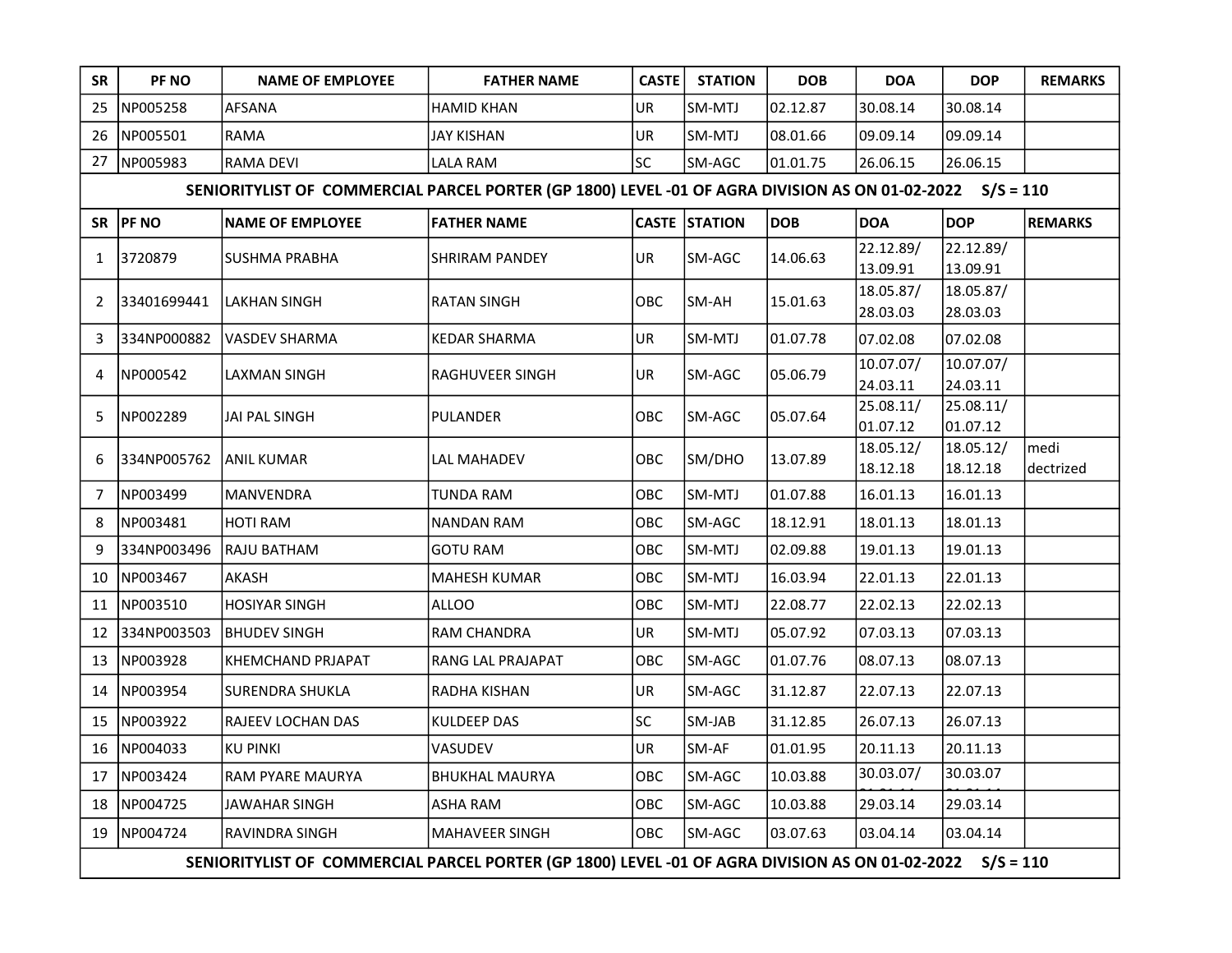|    | SR   PF NO                                                                                                | <b>NAME OF EMPLOYEE</b>   | <b>FATHER NAME</b>      |            | <b>CASTE STATION</b> | <b>DOB</b> | <b>DOA</b>            | <b>DOP</b> | <b>REMARKS</b> |  |
|----|-----------------------------------------------------------------------------------------------------------|---------------------------|-------------------------|------------|----------------------|------------|-----------------------|------------|----------------|--|
| 20 | NP004524                                                                                                  | NARESH KUMAR KUMAWAT      | RAM AWATAR KUMAWAT      | UR         | SM-AGC               | 18.02.92   | 15.10.10/             | 15.10.10/  |                |  |
| 21 | NP005096                                                                                                  | ARVIND KUMAR              | <b>BHOLA NATH</b>       | OBC        | SM-AGC               | 23.10.92   | 09.10.14              | 09.10.14   |                |  |
| 22 | NP005148                                                                                                  | DEEPAK KUMAR GOND         | SURENDER GOND           | <b>ST</b>  | SM-JAB               | 25.05.92   | 10.10.14              | 10.10.14   |                |  |
| 23 | 29800361                                                                                                  | KU. NITU SINGH            | RAJVEER SINGH           | UR         | SM-AGC               | 01.02.91   | 06.10.15              | 06.10.15   |                |  |
| 24 | 29800360                                                                                                  | KU.ANURADHA KALKHANDE     | <b>NARENFRA SINGH</b>   | UR         | SM-AGC               | 19.02.93   | 06.10.15              | 06.10.15   |                |  |
| 25 | 29801836                                                                                                  | <b>MANISH KUMAR NISAD</b> | <b>KRAPA SHANKAR</b>    | UR         | SM-AF                | 01.10.88   | 21.03.17              | 21.03.17   |                |  |
| 26 | 29801943                                                                                                  | <b>RAJ PAL</b>            | <b>BHAGAT PAL</b>       | UR         | SM-MTJ               | 06.04.94   | 21.03.17              | 21.03.17   |                |  |
| 27 | 33429801872                                                                                               | <b>RAM NIWASH</b>         | <b>GOPI RAM</b>         | SC         | SM-MTJ               | 12.08.78   | 22.03.17              | 22.03.17   |                |  |
| 28 | 29802121                                                                                                  | DHARMENDRA KUMAR          | PREMCHAND               | OBC        | SM-AGC               | 04.06.92   | 22.03.17              | 22.03.17   |                |  |
| 29 | 29802120                                                                                                  | SINDHU KUMARI             | RAM VILAS CHOUDRY       | OBC        | SM-AGC               | 14.11.83   | 23.03.17              | 23.03.17   |                |  |
| 30 | 29800649                                                                                                  | <b>ARVIND KUMAR</b>       | <b>VATESWAR THAKUR</b>  | <b>OBC</b> | SM-AGC               | 15.11.83   | 06.05.14/<br>29.05.17 | 29.05.17   |                |  |
| 31 | 29802270                                                                                                  | <b>JITENDRA KUMAR</b>     | <b>VIRENFRA KUMAR</b>   | SC         | SM-AGC               | 12.05.90   | 14.09.17              | 14.09.17   |                |  |
| 32 | 33429802626                                                                                               | <b>SUNIL</b>              | <b>CHITAR SINGH</b>     | OBC        | SM-AH                | 18.05.97   | 27.09.17              | 27.09.17   |                |  |
| 33 | 3429802668                                                                                                | SMT.KUNTI                 | <b>BHAGWAN SWAROOP</b>  | UR         | SM-MTJ               | 01.07.91   | 07.10.17              | 07.10.17   |                |  |
| 34 | 33403797375                                                                                               | <b>SURESH KUMAR</b>       | NINNU CHOUDHARY         | UR         | SM-MTJ               | 07.01.64   | 05.11.01              | 11.10.17   |                |  |
| 35 | NP003440                                                                                                  | RINKU KUSHWAH             | <b>SOORAJ PRAKASH</b>   | OBC        | SM-AGC               | 15.02.87   | 12.11.12              | 11.10.17   |                |  |
| 36 | NP003446                                                                                                  | RAKESH KU. CHATURVEDI     | RAM LAKHAN SINGH        | <b>UR</b>  | SM-AGC               | 01.07.68   | 20.12.12              | 11.10.17   |                |  |
| 37 | NP003461                                                                                                  | <b>MOHSIN KHAN</b>        | <b>HANIF KHAN</b>       | OBC        | SM-AGC               | 10.08.92   | 04.12.12              | 11.10.17   |                |  |
| 38 | 334NP003470                                                                                               | PRAHLAD SINGH             | <b>UDAL SINGH</b>       | <b>SC</b>  | SM-AGC               | 01.06.88   | 01.01.13              | 11.10.17   |                |  |
| 39 | NP003468                                                                                                  | <b>VIKASH SAXENA</b>      | ANIL KUMAR SAXENA       | UR         | SM-AGC               | 14.10.89   | 29.01.13              | 11.10.17   |                |  |
| 40 | NP003469                                                                                                  | <b>GHANSHYAM SHARMA</b>   | MOHAN LAL SHARMA        | UR         | SM-AGC               | 19.05.89   | 12.02.13              | 11.10.17   |                |  |
| 41 | NP003512                                                                                                  | <b>RAHUL KUMAR</b>        | <b>JAGVEER</b>          | UR         | SM-AGC               | 17.05.94   | 25.02.13              | 11.10.17   |                |  |
| 42 | 29802713                                                                                                  | RAHUL SINGH SIKARWAR      | <b>RAM PRAKASH</b>      | UR         | SM-AF                | 24.10.84   | 18.10.17              | 18.10.17   |                |  |
| 43 | SUB00400                                                                                                  | DHARMENDRA KUMAR PAL      | <b>RAMESH PAL</b>       | <b>UR</b>  | SM-AGC               | 21.02.90   | 21.05.12/             | 17.11.17   |                |  |
|    | 44 29802783                                                                                               | TEJENDRA KUMAR            | <b>NATILAL</b>          | OBC        | SM-AGC               | 04.03.90   | 20.12.17              | 20.12.17   |                |  |
| 45 | 33429802850                                                                                               | RAJ KUMAR                 | <b>NATHI LAL</b>        | OBC        | SM-AH                | 11.01.98   | 16.01.18              | 16.01.18   |                |  |
|    | 46   NPS01040                                                                                             | <b>VIPIN KUMAR SHUKLA</b> | <b>ASHOK KU. SHUKLA</b> | UR         | SM-AGC               | 23.07.89   | 15.12.14/             | 06.04.18   |                |  |
|    | SENIORITYLIST OF COMMERCIAL PARCEL PORTER (GP 1800) LEVEL -01 OF AGRA DIVISION AS ON 01-02-2022 S/S = 110 |                           |                         |            |                      |            |                       |            |                |  |
|    | SR  PF NO                                                                                                 | <b>NAME OF EMPLOYEE</b>   | <b>FATHER NAME</b>      |            | CASTE STATION        | <b>DOB</b> | <b>DOA</b>            | <b>DOP</b> | <b>REMARKS</b> |  |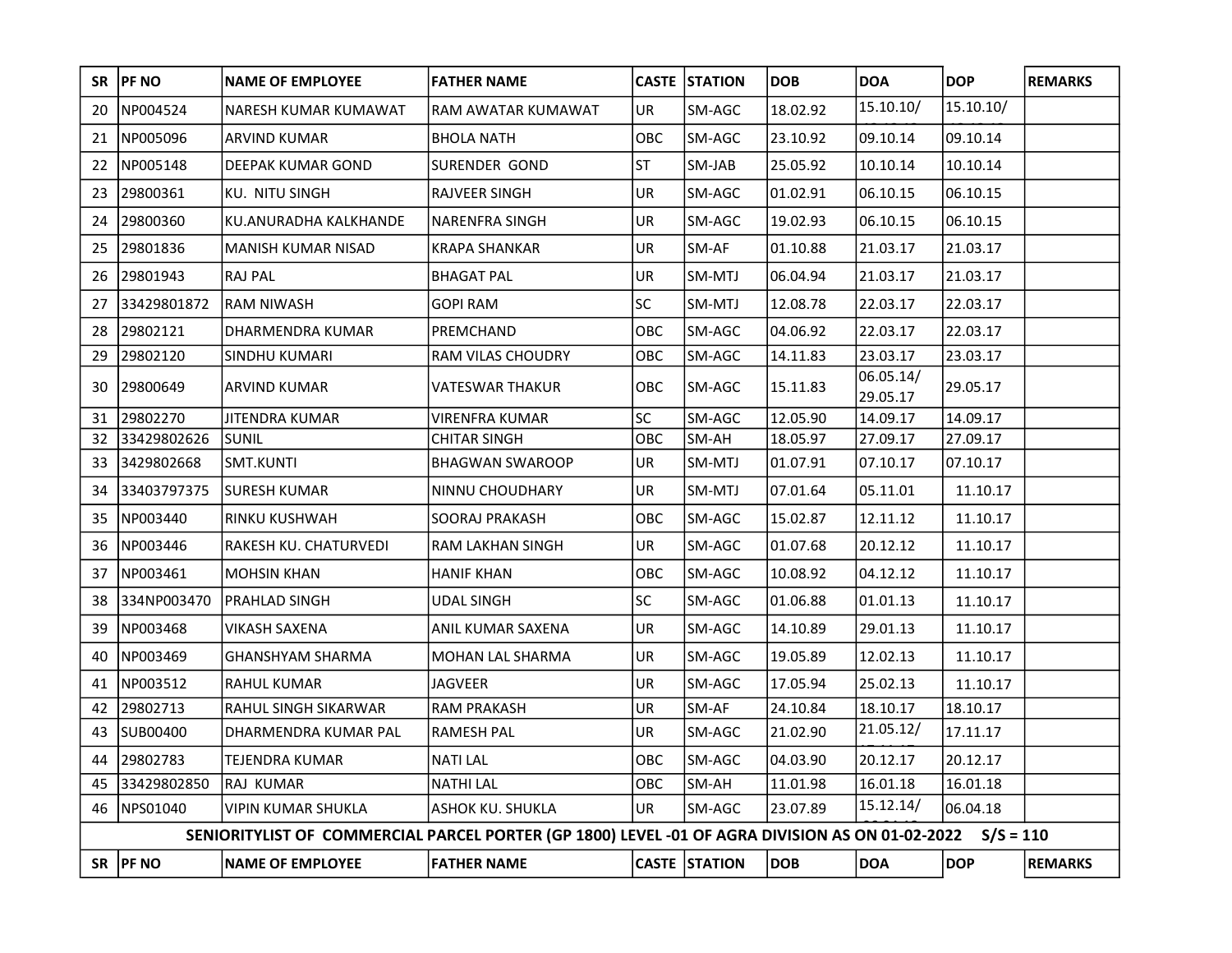| 47                                                                                                        | 33429803150    | BHOOPENDRA SAINI             | DEVKI NANDAN               | OBC       | SM-MTJ               | 04.03.98   | 24.10.18              | 24.10.18   |                 |
|-----------------------------------------------------------------------------------------------------------|----------------|------------------------------|----------------------------|-----------|----------------------|------------|-----------------------|------------|-----------------|
| 48                                                                                                        | 33429803169    | <b>SEEYAM</b>                | ROSHAN                     | <b>ST</b> | SM/AGC               | 15.05.89   | 18.02.19              | 18.02.19   |                 |
| 49                                                                                                        | 33429803151    | DEVENDRA PRATAP              | <b>RAM PRAKASH</b>         | OBC       | <b>SM-AGC</b>        | 24.02.96   | 25.03.19              | 25.03.19   |                 |
|                                                                                                           | 50 33429803243 | SONAM PANDEY                 | <b>GOURAV DUBEY</b>        | UR        | SM-AGC               | 01.12.90   | 22.04.19              | 22.04.19   |                 |
|                                                                                                           | 51 33429803373 | <b>MAHIMA</b>                | RAJARAM                    | lsc       | SM-AGC               | 10.08.2000 | 06.05.19              | 06.05.19   |                 |
| 52                                                                                                        | 424N1350062    | <b>BRIJ MOHAN LAL MEENA</b>  | <b>GIRAJ PRASAD MEENA</b>  | ST        | SM/MTJ               | 01.07.70   | 23.02.13/<br>17.06.19 | 17.06.19   | Arr. On IRT fro |
| 53                                                                                                        | 33429803485    | DHEERENDRA KUMAR<br>JAYSAWAL | SURESH CHANDRA             | UR.       | SM/MTJ               | 105.08.95  | 19.08.19              | 19.08.19   | <b>RRC</b>      |
|                                                                                                           | 54 33429803486 | SATYENDRA KUMAR              | NAR SINGH YADAV            | <b>UR</b> | SM/MTJ               | 10.03.96   | 19.08.19              | 19.08.19   | <b>RRC</b>      |
| 55                                                                                                        | 33429803840    | INDRAJEET SINGH              | SHUKAN SINGH               | UR        | SM/MTJ               | 12.08.99   | 19.08.19              | 19.08.19   | RRC             |
| 56                                                                                                        | 33429803487    | <b>MOHIT BHATI</b>           | JAGDEESH SINGH BHATI       | UR        | SM/MTJ               | 21.09.95   | 19.08.19              | 19.08.19   | RRC             |
|                                                                                                           | 57 33429803481 | AMAR DEEP                    | <b>BHOOP SINGH</b>         | UR        | SM/MTJ               | 21.04.99   | 20.08.19              | 20.08.19   | RRC             |
| 58                                                                                                        | 33429803479    | RAJESH KUMAR                 | RAJENDRA SINGH             | <b>SC</b> | SM/MTJ               | 07.02.96   | 19.08.19              | 19.08.19   | RRC             |
| 59                                                                                                        | 33429803477    | RAMAKANT                     | DHANI RAM                  | UR        | SM/MTJ               | 10.02.99   | 19.08.19              | 19.08.19   | <b>RRC</b>      |
| 60                                                                                                        | 33429803480    | <b>SANDEEP MISHRA</b>        | SANTRAM MISHRA             | UR        | SM/MTJ               | 19.10.97   | 19.08.19              | 19.08.19   | RRC             |
|                                                                                                           | 61 33429803482 | <b>SHEELENDRA CHAUHAN</b>    | <b>GOPAL SINGH CHAUHAN</b> | UR        | SM/MTJ               | 09.03.93   | 19.08.19              | 19.08.19   | RRC             |
| 62                                                                                                        | 33429803478    | KUNVAR JEET SINGH            | RAM RATAN SINGH            | UR        | SM/MTJ               | 01.01.96   | 19.08.19              | 19.08.19   | <b>RRC</b>      |
| 63                                                                                                        | 33429803483    | ANAND KUMAR GUPTA            | KRISHNA KUMAR GUPTA        | UR        | SM/AH                | 25.08.94   | 21.08.19              | 21.08.19   | <b>RRC</b>      |
| 64                                                                                                        | 33429803484    | JAY PRAKASH                  | RAMESH CHANDRA             | UR        | SM/AH                | 13.03.99   | 21.08.19              | 21.08.19   | RRC             |
| 65                                                                                                        | 33429803508    | PAVAN KUMAR                  | JUGENDRA SINGH             | UR        | SM/AGC               | 13.03.98   | 21.08.19              | 21.08.19   | RRC             |
| 66                                                                                                        | 33429803496    | NITESH KUMAR                 | SHIV KUMAR SINGH           | UR        | SM/AGC               | 30.03.98   | 21.08.19              | 21.08.19   | RRC             |
| 67                                                                                                        | 33429803696    | <b>DHARTIPAL SINGH</b>       | <b>GOPAL SINGH</b>         | UR        | SM/AGC               | 24.04.95   | 21.08.19              | 21.08.19   | <b>RRC</b>      |
| 68                                                                                                        | 33429803499    | ABHAYA PRATAP SINGH          | ARIND SINGH                | UR        | SM/AGC               | 08.07.94   | 21.08.19              | 21.08.19   | <b>RRC</b>      |
| 69                                                                                                        | 33429803523    | SAURABH KATIYAR              | ANIL KUMAR KATIYAR         | UR        | SM/AGC               | 26.10.92   | 21.08.19              | 21.08.19   | RRC             |
| 70                                                                                                        | 33429803512    | RAVI PRATAP SINGH            | JITENDRA SINGH             | UR        | SM/AGC               | 10.01.96   | 21.08.19              | 21.08.19   | RRC             |
|                                                                                                           | 71 33429803494 | RISHABH KUMAR                | INDRESH KUMAR              | UR        | SM/AGC               | 02.06.99   | 21.08.19              | 21.08.19   | RRC             |
|                                                                                                           | 72 33429823502 | ANKIT KUMAR SAINI            | RAMU SAINI                 | OBC       | SM/AGC               | 10.05.93   | 21.08.19              | 21.08.19   | RRC             |
| 73                                                                                                        | 33429803505    | PANKAJ MISHRA                | TARAK NATH MISHRA          | UR        | SM/AGC               | 21.07.97   | 21.08.19              | 21.08.19   | RRC             |
|                                                                                                           | 74 33429803456 | LALIT KUMAR                  | RAM KUMAR                  | OBC       | SM/AGC               | 06.07.97   | 21.08.19              | 21.08.19   | RRC             |
| SENIORITYLIST OF COMMERCIAL PARCEL PORTER (GP 1800) LEVEL -01 OF AGRA DIVISION AS ON 01-02-2022 S/S = 110 |                |                              |                            |           |                      |            |                       |            |                 |
|                                                                                                           | $SR$  PF NO    | <b>NAME OF EMPLOYEE</b>      | <b>FATHER NAME</b>         |           | <b>CASTE STATION</b> | DOB        | <b>DOA</b>            | <b>DOP</b> | <b>REMARKS</b>  |
|                                                                                                           |                | 75 33429803492 SUDESH KUMAR  | <b>BADRI PRASAD</b>        |           | OBC SM/AGC           | 06.01.98   | 21.08.19              | 21.08.19   | RRC             |
|                                                                                                           |                |                              |                            |           |                      |            |                       |            |                 |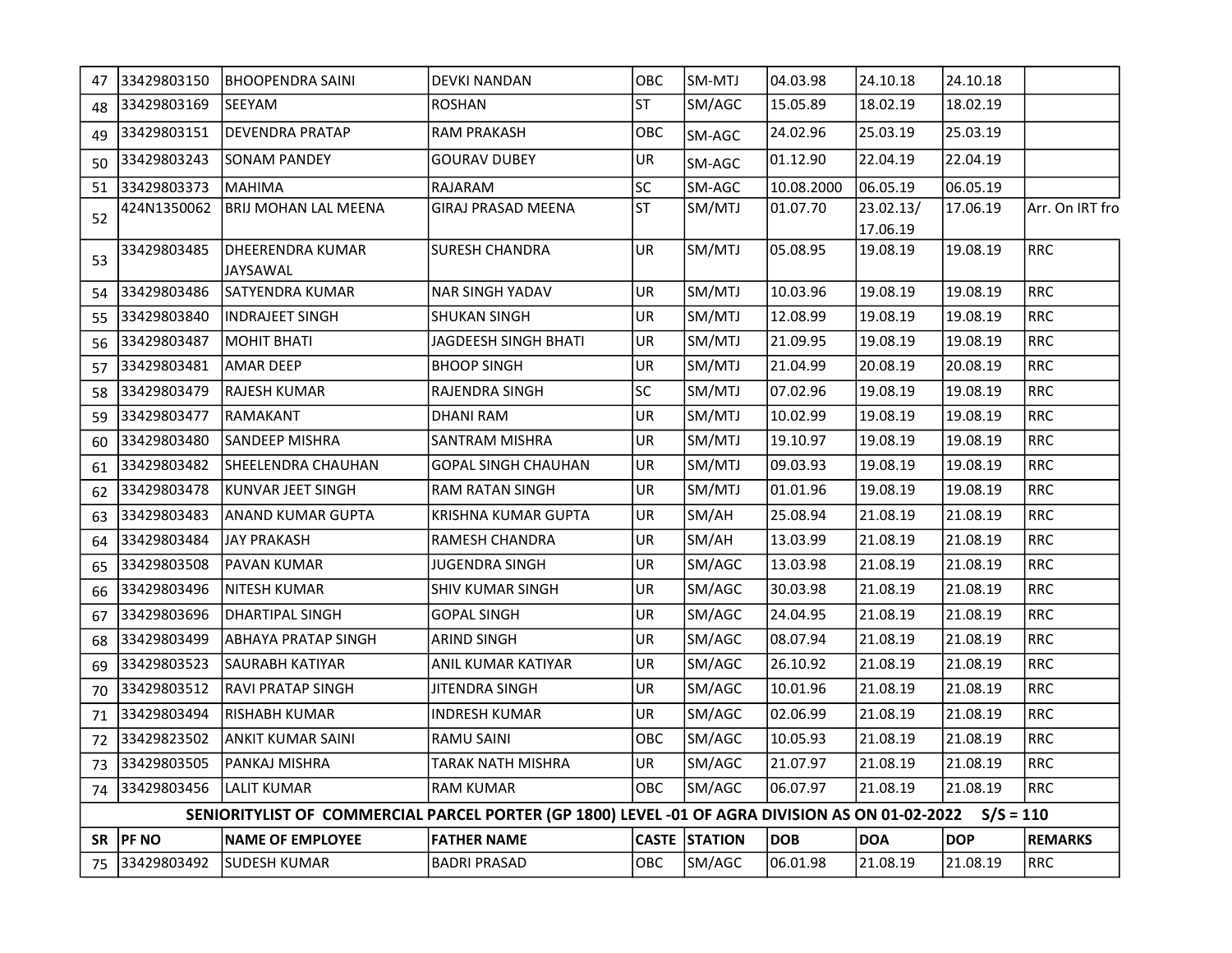| 76  | 33429803455 | <b>VIKAS KUMAR</b>       | <b>CHANDRAPAL SINGH</b>   | OBC       | SM/AGC   | 03.02.99   | 21.08.19   | 21.08.19       | <b>RRC</b>                  |
|-----|-------------|--------------------------|---------------------------|-----------|----------|------------|------------|----------------|-----------------------------|
| 77  | 33429803536 | <b>RISHIKESH GOSWAMI</b> | VISHNU GOSWAMI            | OBC       | SM/AGC   | 18.03.99   | 23.08.19   | 23.08.19       | <b>RRC</b>                  |
| 78  | 33429803462 | <b>MOHAR SINGH</b>       | <b>MAHESH CHANDRA</b>     | OBC       | SM/AGC   | 01.01.90   | 23.08.19   | 23.08.19       | <b>RRC</b>                  |
| 79  | 33429803537 | <b>ADITYA PATEL</b>      | <b>BHOLA NATH</b>         | OBC       | SM/AGC   | 09.10.99   | 23.08.19   | 23.08.19       | <b>RRC</b>                  |
| 80  | 33429803535 | <b>RAHUL KUMAR</b>       | <b>JALIM SINGH</b>        | <b>SC</b> | SM/AGC   | 20.08.94   | 23.08.19   | 23.08.19       | <b>RRC</b>                  |
| 81  | 33429803533 | SAMAY SINGH MEENA        | RAGHUVAR MEENA            | <b>ST</b> | SM/AGC   | 06.07.82   | 19.08.19   | 19.08.19       | <b>RRC</b>                  |
| 82  | 33429803534 | <b>DILKHUSH MEENA</b>    | MUNSILAL MEENA            | <b>ST</b> | SM/AGC   | 03.07.94   | 23.08.19   | 23.08.19       | <b>RRC</b>                  |
| 83  | 33429803738 | <b>VIDYA BHASKAR</b>     | <b>JAGDISH RAM</b>        | <b>SC</b> | SM/AGC   | 12.07.96   | 23.08.19   | 23.08.19       | <b>RRC</b>                  |
| 84  | 33429803532 | <b>SHIVA</b>             | <b>VED PRAKASH</b>        | SC        | SM/AGC   | 14.12.97   | 26.08.19   | 26.08.19       | <b>RRC</b>                  |
| 85  | 33429803576 | <b>KAPIL KUMAR</b>       | <b>NATTHI LAL</b>         | SC        | SM/AGC   | 07.07.95   | 26.08.19   | 26.08.19       | <b>RRC</b>                  |
| 86  | 33429803742 | <b>KRISHNA AVATAR</b>    | <b>BHAG CHAND</b>         | SC        | SM/AGC   | 15.04.96   | 26.08.19   | 26.08.19       | <b>RRC</b>                  |
| 87  | 33429803529 | <b>VIKASH KUMAR</b>      | <b>DEVI SINGH</b>         | SC        | SM/AGC   | 18.07.92   | 26.08.19   | 26.08.19       | <b>RRC</b>                  |
| 88  | 33429803525 | DHEERENDRA KUMAR SAROJ   | <b>SHIV MOORAT SAROJ</b>  | <b>SC</b> | SM/AGC   | 10.03.97   | 26.08.19   | 26.08.19       | <b>RRC</b>                  |
| 89  | 33429803542 | <b>AJAY KUMAR</b>        | <b>RAJENDRA RAM</b>       | <b>SC</b> | SM/AGC   | 05.01.92   | 02.09.19   | 02.09.19       | tech.resig.<br>Dt. 27.07.21 |
| 90  | 33429803495 | ldushyant kumar          | SATYA PAL SINGH           | <b>SC</b> | SM/AGC   | 16.05.95   | 26.08.19   | 26.08.19       | <b>RRC</b>                  |
| 91  | 33428903559 | <b>SUSHIL SINGH</b>      | <b>ARJUN SINGH</b>        | SC        | SM/AGC   | 01.06.96   | 26.08.19   | 26.08.19       | <b>RRC</b>                  |
| 92  | 33429803696 | <b>NEERU</b>             | <b>SHIV CHARAN</b>        | <b>ST</b> | SM/AGC   | 15.05.94   | 26.08.19   | 26.08.19       | <b>RRC</b>                  |
| 93  | 33429803885 | KHELAVAN KUMAR YADAV     | RAMCHARAN YADAV           | OBC       | SM/AF    | 15.08.99   | 01.10.19   | 01.10.19       | <b>RRC</b>                  |
| 94  | 33429803735 | MANBENDRA                | <b>UDAY BHAN SINGH</b>    | UR        | SM/DHO   | 15.09.97   | 01.10.19   | 01.10.19       | <b>RRC</b>                  |
| 95  | 33429803737 | <b>ANURAG GUPTA</b>      | <b>BUDDHOO RAM GUPTA</b>  | UR        | SM/DHO   | 20.05.95   | 01.10.19   | 01.10.19       | <b>RRC</b>                  |
|     | 29800289    | <b>RATNESH</b>           | <b>NATTHI LAL</b>         | <b>SC</b> | SM-      | 05.04.92   | 16.03.17   | 16.03.17       | Ex. TADK                    |
| 96  |             |                          |                           |           | MTJ/Baad |            | 05-02-18   | 15.11.19       |                             |
| 97  | 33429804073 | ASHOK KUMAR MEENA        | <b>LAKHAN SINGH MEENA</b> | <b>ST</b> | SM/DHO   | 16.04.1994 | 02.01.2020 | 02.01.2020 RRC |                             |
| 98  | 33429804205 | <b>ARVIND KUMAR</b>      | RADHEY SHYAM              | OBC       | SM/IDH   | 21.03.95   | 06.02.2020 | 06.02.2020     | RRC                         |
| 99  | 33429804324 | <b>RAHUL RANA</b>        | <b>RAKESH RANA</b>        | UR        | SM/AGC   | 16.06.97   | 05.02.2020 | 05.02.2020 RRC |                             |
| 100 | 33429804222 | RAJU BATHAM              | <b>HAKIM SINGH</b>        | OBC       | SM/AF    | 10.08.86   | 05.02.2020 | 05.02.2020 RRC |                             |

|           | SENIORITY LIST OF COMMERCIAL . WRA/RRA (GP 1800) LEVEL -01 OF AGRA DIVISION AS ON 01-02-2022 S/S = 24 |                          |                     |     |                      |                    |             |          |                 |  |
|-----------|-------------------------------------------------------------------------------------------------------|--------------------------|---------------------|-----|----------------------|--------------------|-------------|----------|-----------------|--|
| <b>SR</b> | <b>IPF NO</b>                                                                                         | <b>INAME OF EMPLOYEE</b> | <b>IFATHER NAME</b> |     | <b>CASTE STATION</b> | DOB                | <b>IDOA</b> | DOP      | <b>IREMARKS</b> |  |
|           | 3455890                                                                                               | IMAHESH KUMAR            | IKANHAYIA LAL       | ıUR | <b>ISM-AF</b>        | $ 01.07.62\rangle$ | 27.10.82    | 27.10.82 |                 |  |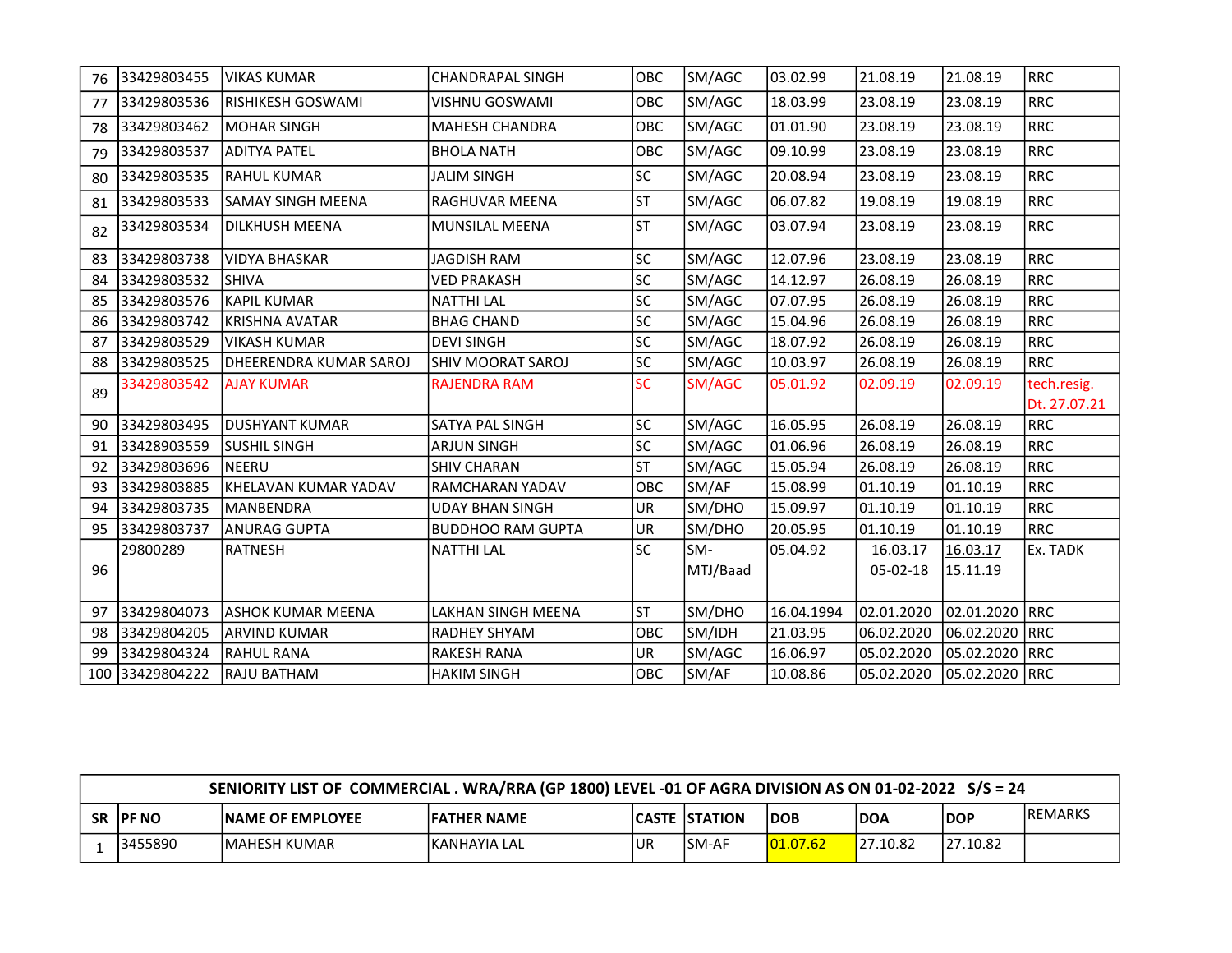| 2              | 55200005174 | DILIP                    | <b>ABDUL MAZID</b>       | lur.       | SM/MTJ  | 01.07.62  | 01.01.84  | 01.01.84/ | cal decat.  |
|----------------|-------------|--------------------------|--------------------------|------------|---------|-----------|-----------|-----------|-------------|
|                |             |                          |                          |            |         |           |           | 18.12.18  |             |
| 3              | 33403770503 | <b>JAI RAM</b>           | <b>KAISAR BAI</b>        | <b>UR</b>  | SM-AGC  | 10.05.71  | 13.12.93  | 13.12.93  |             |
| 4              | 334NP000282 | <b>JAGAT RAJ</b>         | HARDAYAL                 | UR         | SM-MTJ  | 20.12.76  | 15.07.04  | 15.07.04  |             |
| 5              | 33403787167 | PRABHAT KUMAR            | <b>KAILASH NATH</b>      | OBC        | SM-AGC  | 16.10.75  | 16.10.95/ | 16.10.95/ |             |
| 6              | 334NP003429 | <b>POOJA</b>             | <b>KARAN SINGH MEENA</b> | lst        | SM-MTJ  | 05.02.94  | 10.10.12  | 10.10.12  |             |
| $\overline{7}$ | 334NP003482 | RADHA                    | SHOBHA RAM               | lsc        | SM-MTJ  | 01.01.74  | 01.02.13  | 01.02.13  |             |
| 8              | NP003501    | <b>RESHMA</b>            | <b>SHARIF KHAN</b>       | UR         | SM-AF   | 04.02.80  | 01.02.13  | 01.02.13  |             |
| 9              | NP003500    | lsheela                  | <b>SEWA DAAS</b>         | lsc        | SM-AF   | 01.12.65  | 20.02.13  | 20.02.13  |             |
| 10             | NP003609    | <b>SHIV KUMAR GAUTAM</b> | RAMESHCHAND GAUTAM       | UR         | SM-AF   | 11-.12.87 | 27.7.13   | 27.7.13   | EX ENGG.    |
| 11             | 334NP004827 | HITESH KUMAR             | SATENDRA                 | UR         | SM-MTJ  | 01.07.87  | 31.05.14  | 31.05.14  | med. Decat. |
|                |             |                          |                          |            |         |           |           | 16.03.21  | Ex. ENGG.   |
| 12             | 29802782    | <b>GIRIJA</b>            | <b>SUNHARI LAL</b>       | lsc        | SM-AGC  | 01.07.72  | 18.10.17  | 18.10.17  |             |
| 13             | NP003411    | RAJU SINGH               | LILEE SINGH              | UR         | SM-AGC  | 15.02.94  | 10.10.12  | 10.10.12  | ex catering |
|                |             |                          |                          |            |         |           |           | 11.10.17  |             |
| 14             | 33429802781 | <b>BASMATI</b>           | <b>BHAGWAN SINGH</b>     | <b>UR</b>  | SM-MTJ  | 01.01.70  | 22.11.17  | 22.11.17  |             |
| 15             | 29802904    | <b>SUFEDI</b>            | <b>KALA</b>              | UR         | SM-AGC  | 01.01.85  | 15.01.18  | 15.01.18  |             |
|                | 50312000322 | LEKH RAJ SINGH           | <b>THAKUR PRASAD</b>     | <b>UR</b>  | SM-MTJ  | 10-08.67  | 09.03.12  | 09.03.12  |             |
| 16             |             |                          |                          |            |         |           | 10.01.18  | 10.01.18  |             |
| 17             | 29802907    | lku. RENU TARKAR         | <b>RATAN SINGH</b>       | <b>UR</b>  | SM-AGC  | 21.07.99  | 09.04.18  | 09.04.18  |             |
| 18             | 33429803028 | MANISHA                  | SADARAM                  | <b>SC</b>  | SM -AGC | 04.08.92  | 06.07.18  | 06.07.18  |             |
| 19             | 33429803123 | SUNITA SAINI             | <b>SHYAM LAL</b>         | <b>OBC</b> | SM-AGC  | 17.05.88  | 22.10.18  | 22.10.18  |             |
| 20             | 33429803122 | <b>JYOTI SHARMA</b>      | SINESH SHAND SHARMA      | UR         | SM-AGC  | 25.03.95  | 23.10.18  | 23.10.18  |             |
| 21             | 334NP004647 | <b>KRAPAL SINGH</b>      | <b>NATTHU LAL</b>        |            | SM-AF   |           |           |           | med. Decat. |
| 22             |             |                          |                          |            |         |           |           |           |             |
| 23             |             |                          |                          |            |         |           |           |           |             |
| 24             |             |                          |                          |            |         |           |           |           |             |
| 25             |             |                          |                          |            |         |           |           |           |             |

| SENIORITY LIST OF COMMERCIAL WATER MAN (GP 1800) LEVEL -01 OF AGRA DIVISION AS ON 01-02-2022 S/S = 00 |                         |                    |  |                      |     |     |            |                |  |
|-------------------------------------------------------------------------------------------------------|-------------------------|--------------------|--|----------------------|-----|-----|------------|----------------|--|
| SR  PF NO                                                                                             | <b>NAME OF EMPLOYEE</b> | <b>FATHER NAME</b> |  | <b>CASTE STATION</b> | DOB | DOA | <b>DOP</b> | <b>REMARKS</b> |  |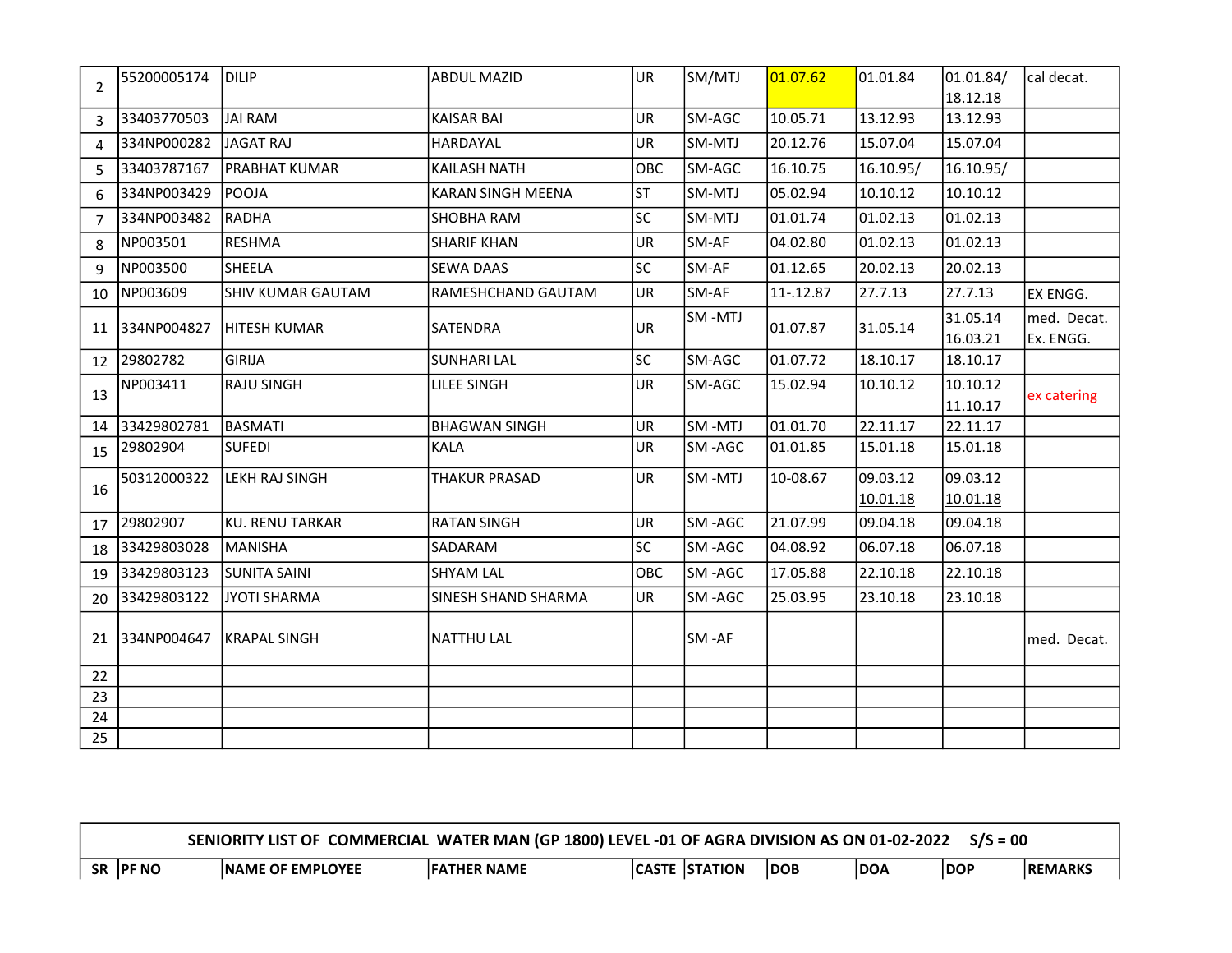| 1              | 33401698010                                                                                              | <b>SHIV CHARAN</b>                                                                                        | <b>RAM NIWAS</b>      | UR           | <b>BW</b>            | 03.04.67   | 20.05.87   | 20.05.87   |                |  |  |
|----------------|----------------------------------------------------------------------------------------------------------|-----------------------------------------------------------------------------------------------------------|-----------------------|--------------|----------------------|------------|------------|------------|----------------|--|--|
| 2              | 3341698557                                                                                               | Smt.BHAGWAN DEVI                                                                                          | <b>TEJ SINGH</b>      | UR           | AH                   | 03.01.65   | 01.05.90   | 01.05.90   |                |  |  |
| 3              | 33426735982                                                                                              | IGOVIND SINGH                                                                                             | NINUA RAM             | UR.          | AGC                  | 20.12.64   | 27.11.86   | 27.11.86   |                |  |  |
|                |                                                                                                          | SENIORITY LIST OF COMMERCIAL NUMBER MARKER (GP 1800) LEVEL -01 OF AGRA DIVISION AS ON 01-02-2022 S/S = 02 |                       |              |                      |            |            |            |                |  |  |
| <b>SR</b>      | <b>PF NO</b>                                                                                             | <b>NAME OF EMPLOYEE</b>                                                                                   | <b>FATHER NAME</b>    |              | <b>CASTE STATION</b> | <b>DOB</b> | <b>DOA</b> | <b>DOP</b> | <b>REMARKS</b> |  |  |
| 1              | 33403556610                                                                                              | RAMESHWAR DAYAL MEENA                                                                                     | <b>SHYO NARAYAN</b>   | lst          | SM-MTJ               | 15.05.63   | 06.06.83   | 06.06.83   |                |  |  |
| $\overline{2}$ |                                                                                                          |                                                                                                           |                       |              |                      |            |            |            |                |  |  |
|                |                                                                                                          | SENIORITY LIST OF COMMERCIAL SEALMAN (GP 1800) LEVEL -01 OF AGRA DIVISION AS ON 01-02-2022 S/S = 01       |                       |              |                      |            |            |            |                |  |  |
| SR             | PF <sub>NO</sub>                                                                                         | <b>NAME OF EMPLOYEE</b>                                                                                   | <b>FATHER NAME</b>    | <b>CASTE</b> | <b>STATION</b>       | <b>DOB</b> | <b>DOA</b> | <b>DOP</b> | <b>REMARKS</b> |  |  |
| $\mathbf{1}$   |                                                                                                          |                                                                                                           |                       |              |                      |            |            |            |                |  |  |
|                |                                                                                                          | SENIORITY LIST OF COMMERCIAL RETURN/CORIER (GP 2000) LEVEL -03 OF AGRA DIVISION AS ON 01-02-2022          |                       |              |                      |            |            | $S/S = 01$ |                |  |  |
| SR             | PF <sub>NO</sub>                                                                                         | <b>NAME OF EMPLOYEE</b>                                                                                   | <b>FATHER NAME</b>    | <b>CASTE</b> | <b>STATION</b>       | <b>DOB</b> | <b>DOA</b> | <b>DOP</b> | <b>REMARKS</b> |  |  |
| 1              |                                                                                                          | DEEPAK SHARMA                                                                                             | lLATE. SANTOSH SHARMA | <b>UR</b>    | Sr.DCM<br>مffir      | 19.12.94   | 15.10.19   | 15.10.19   | CG             |  |  |
|                | SENIORITY LIST OF COMMERCIAL RETURN/CORIER (GP 1800) LEVEL -01 OF AGRA DIVISION 01-02-2022<br>$S/S = 01$ |                                                                                                           |                       |              |                      |            |            |            |                |  |  |
| SR             | PF <sub>NO</sub>                                                                                         | <b>NAME OF EMPLOYEE</b>                                                                                   | <b>FATHER NAME</b>    | CASTE        | <b>STATION</b>       | <b>DOB</b> | <b>DOA</b> | <b>DOP</b> | <b>REMARKS</b> |  |  |
| $\mathbf{1}$   | 15742027                                                                                                 | HAMID ALI                                                                                                 | <b>ABDUL RASID</b>    | <b>UR</b>    | SM-AGC               | 10.09.62   | 07.03.81   | 07.03.81   |                |  |  |
|                |                                                                                                          | SENIORITY LIST OF COMMERCIAL SCALE PORTER (GP 1800) LEVEL -01 OF AGRA DIVISION AS ON 01-02-2022 S/S = 06  |                       |              |                      |            |            |            |                |  |  |
| <b>SR</b>      | PF <sub>NO</sub>                                                                                         | <b>NAME OF EMPLOYEE</b>                                                                                   | <b>FATHER NAME</b>    |              | CASTE STATION        | <b>DOB</b> | <b>DOA</b> | <b>DOP</b> | <b>REMARKS</b> |  |  |
| $\mathbf{1}$   |                                                                                                          |                                                                                                           |                       |              |                      |            |            |            |                |  |  |
| $\overline{2}$ |                                                                                                          |                                                                                                           |                       |              |                      |            |            |            |                |  |  |
| 3              |                                                                                                          |                                                                                                           |                       |              |                      |            |            |            |                |  |  |
| 4              |                                                                                                          |                                                                                                           |                       |              |                      |            |            |            |                |  |  |
| 5              |                                                                                                          |                                                                                                           |                       |              |                      |            |            |            |                |  |  |
| 6              |                                                                                                          |                                                                                                           |                       |              |                      |            |            |            |                |  |  |
|                |                                                                                                          | SENIORITY LIST OF COMMERCIAL HELPER (GP 1800) LEVEL -01 OF AGRA DIVISION AS ON 01-02-2022 S/S = 01        |                       |              |                      |            |            |            |                |  |  |
| <b>SR</b>      | PF NO                                                                                                    | <b>NAME OF EMPLOYEE</b>                                                                                   | <b>FATHER NAME</b>    | <b>CASTE</b> | <b>STATION</b>       | <b>DOB</b> | <b>DOA</b> | <b>DOP</b> | <b>REMARKS</b> |  |  |
| $\mathbf{1}$   | 50882300130                                                                                              | JUGENDER SINGH                                                                                            | DEEWANSINGH           |              | SM-MTJ               | 15.10.1971 | 03.07.2014 | 03.07.2014 |                |  |  |
|                | SENIORITY LIST OF COMMERCIAL BUNGLOW PEON (GP 1800) LEVEL -01 OF AGRA DIVISION AS ON 01-02-2022 S/S = 01 |                                                                                                           |                       |              |                      |            |            |            |                |  |  |
| <b>SR</b>      | PF NO                                                                                                    | <b>NAME OF EMPLOYEE</b>                                                                                   | <b>FATHER NAME</b>    | <b>CASTE</b> | <b>STATION</b>       | <b>DOB</b> | <b>DOA</b> | <b>DOP</b> | <b>REMARKS</b> |  |  |
| $\mathbf{1}$   |                                                                                                          |                                                                                                           |                       |              |                      |            |            |            |                |  |  |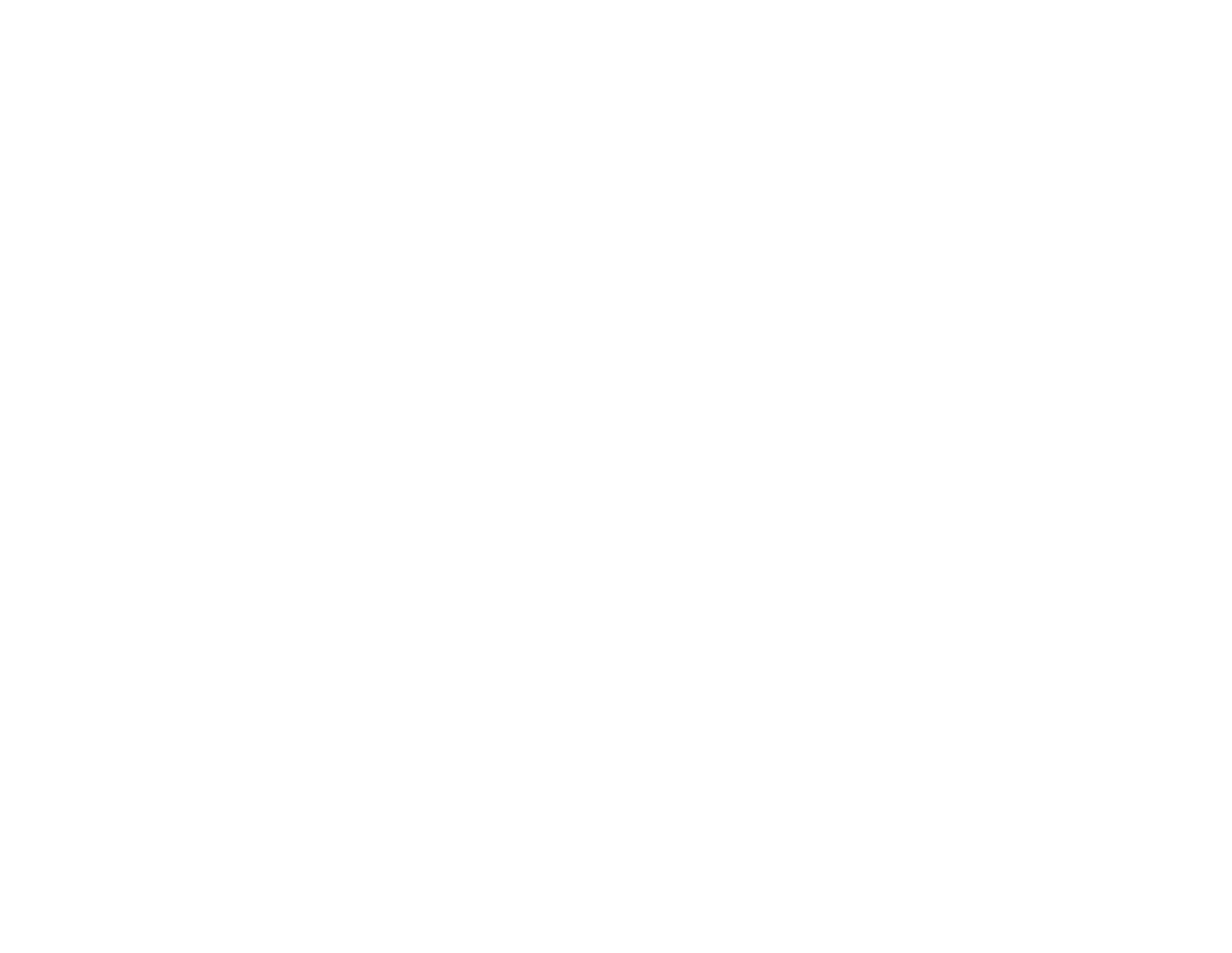m Hubli Div. SWR on 17-06-19